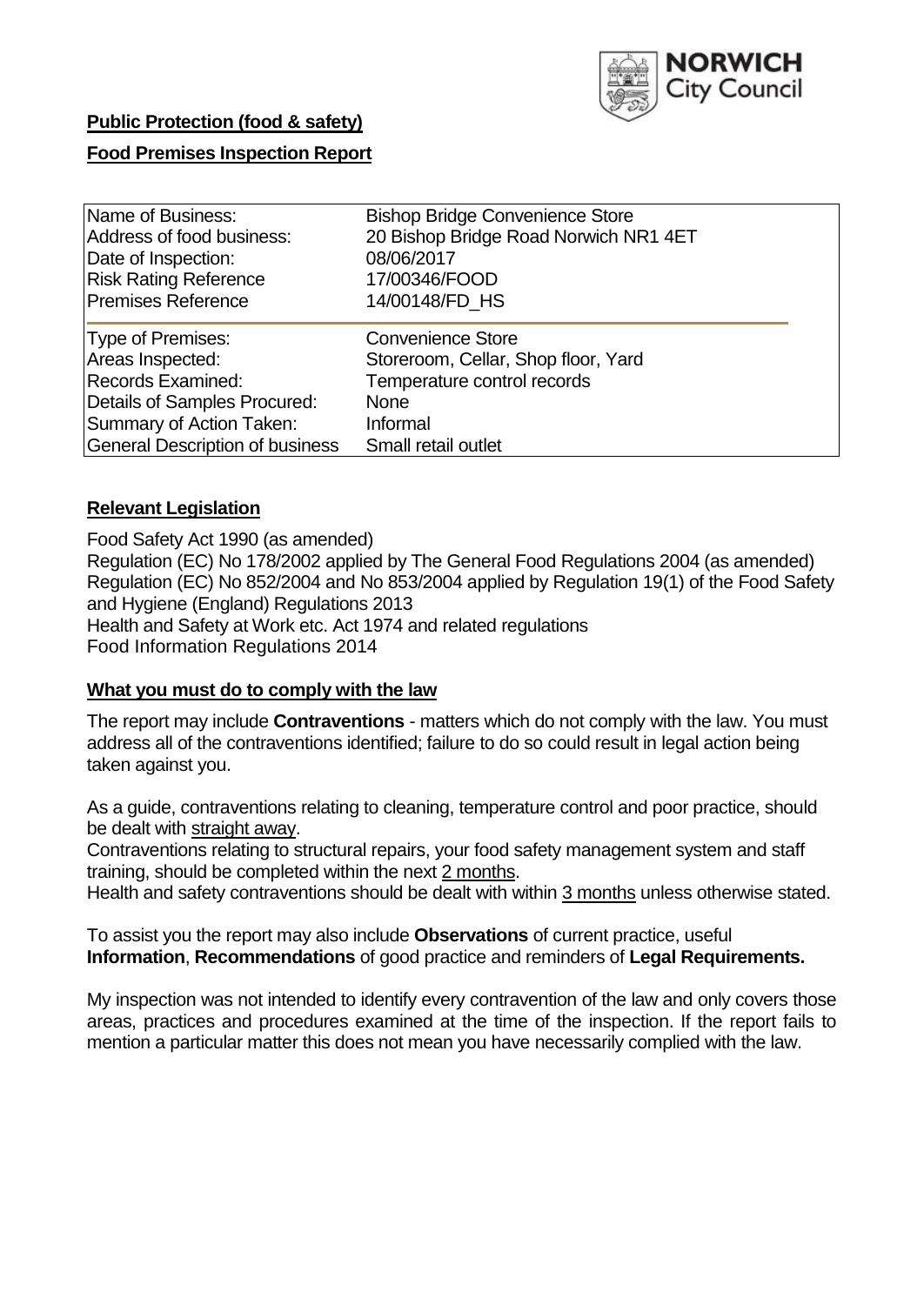## **FOOD SAFETY**

#### **How we calculate your Food Hygiene Rating:**

The food safety section has been divided into the three areas which you are scored against for the hygiene rating: 1. food hygiene and safety procedures, 2. structural requirements and 3. confidence in management/control procedures. Each section begins with a summary of what was observed and the score you have been given. Details of how these scores combine to produce your overall food hygiene rating are shown in the table.

| <b>Compliance Area</b>                     |          |    |           | <b>You Score</b> |                |    |           |    |          |  |  |
|--------------------------------------------|----------|----|-----------|------------------|----------------|----|-----------|----|----------|--|--|
| Food Hygiene and Safety                    |          |    |           | $\overline{0}$   | 5              | 10 | 15        | 20 | 25       |  |  |
| <b>Structure and Cleaning</b>              |          |    |           | $\Omega$         | 5              | 10 | 15        | 20 | 25       |  |  |
| Confidence in management & control systems |          |    |           | $\Omega$         | 5.             | 10 | 15        | 20 | 30       |  |  |
|                                            |          |    |           |                  |                |    |           |    |          |  |  |
| <b>Your Total score</b>                    | $0 - 15$ | 20 | $25 - 30$ |                  | $35 - 40$      |    | $45 - 50$ |    | > 50     |  |  |
| <b>Your Worst score</b>                    | 5.       | 10 | 10        |                  | 15             |    | 20        |    | ÷        |  |  |
|                                            |          |    |           |                  |                |    |           |    |          |  |  |
| <b>Your Rating is</b>                      | 5        |    |           | 3                | $\overline{2}$ |    |           |    | $\Omega$ |  |  |

Your Food Hygiene Rating is 4 - a good standard



### **1. Food Hygiene and Safety**

Food hygiene standards are high. You demonstrated a very good standard of compliance with legal requirements. You have safe food handling practices and procedures and all the necessary control measures to prevent cross-contamination are in place. Some minor contraventions require your attention. **(Score 5)**

### Contamination risks

**Observation** I was pleased you could demonstrate effective E.coli 0157 control through the complete separation of raw and ready-to-eat food, the correct use of wash-hand basins and thorough hand washing, having dedicated equipment for raw and ready-to-eat foods, through 2-stage cleaning and the correct use of sanitiser, and by controlling the risks posed by earth soiled vegetables.

#### Hand-washing

**Recommendation** For extra protection against cross contamination use a liquid soap with disinfectant properties conforming to the European standard BS EN 1499: 1997. This information should be available on the product label or may be obtained from the supplier or manufacturer.

**Recommendation** Store a hand sanitiser behind the service counter and till.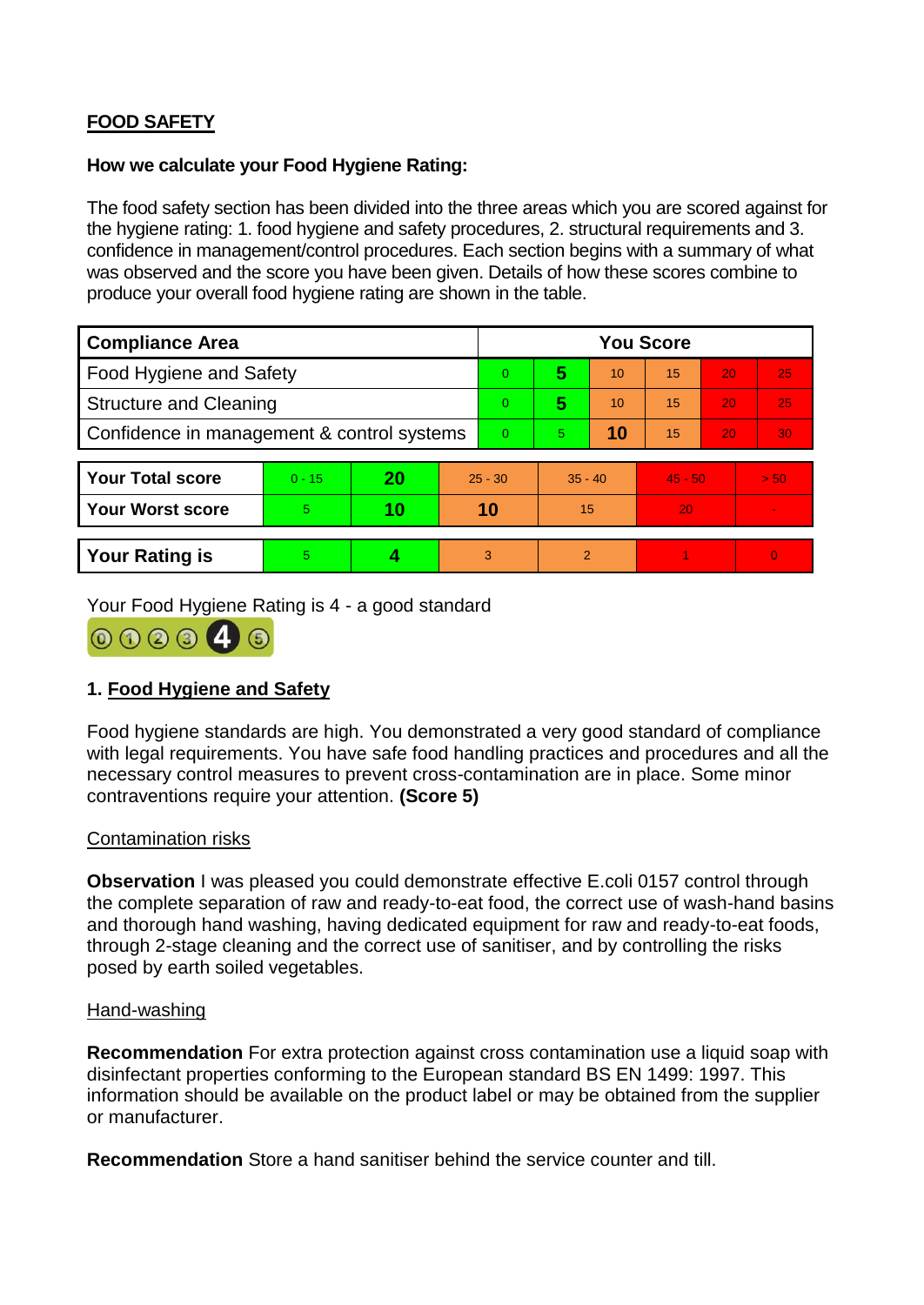### Personal Hygiene

**Observation** I was pleased to see that standards of personal hygiene were high.

### Temperature Control

**Observation** I was pleased to see you were able to limit bacterial growth and/or survival by applying appropriate temperature controls at points critical to food safety and that you were diligently monitoring temperatures.

### Unfit food

**Contravention** The following food was of a reduced quality and if sold may not be of the standard demanded by the consumer:

1 x samosa

**Recommendation** Ensure you check all short shelf life products (Use by date) carefully, I could see you had already removed a number of items from sale, but missed one item and it was still on display.

### **2. Structure and Cleaning**

The structure facilities and standard of cleaning and maintenance are all of a good standard and only minor repairs and/or improvements are required. Pest control and waste disposal provisions are adequate. The minor contraventions require your attention. **(Score 5)**

### Cleaning of Structure

**Contravention** The following structural items could not be effectively cleaned and must be covered or made non-absorbent:

- Due to a recent burglary in your shop you were undertaking a number of repairs, once you have completed the repairs ensure the following standards are met;
- Walls painted so they can be kept clean.
- A sealed floor covering which covers all of the shop floor.
- Paint the ceiling.
- Cover any holes which could give access to pests or allow dust and debris to fall.
- Return all stock to the store room shelving.

### Maintenance

**Contravention** The following items had not been suitably maintained and must be repaired or replaced:

• See previous note above.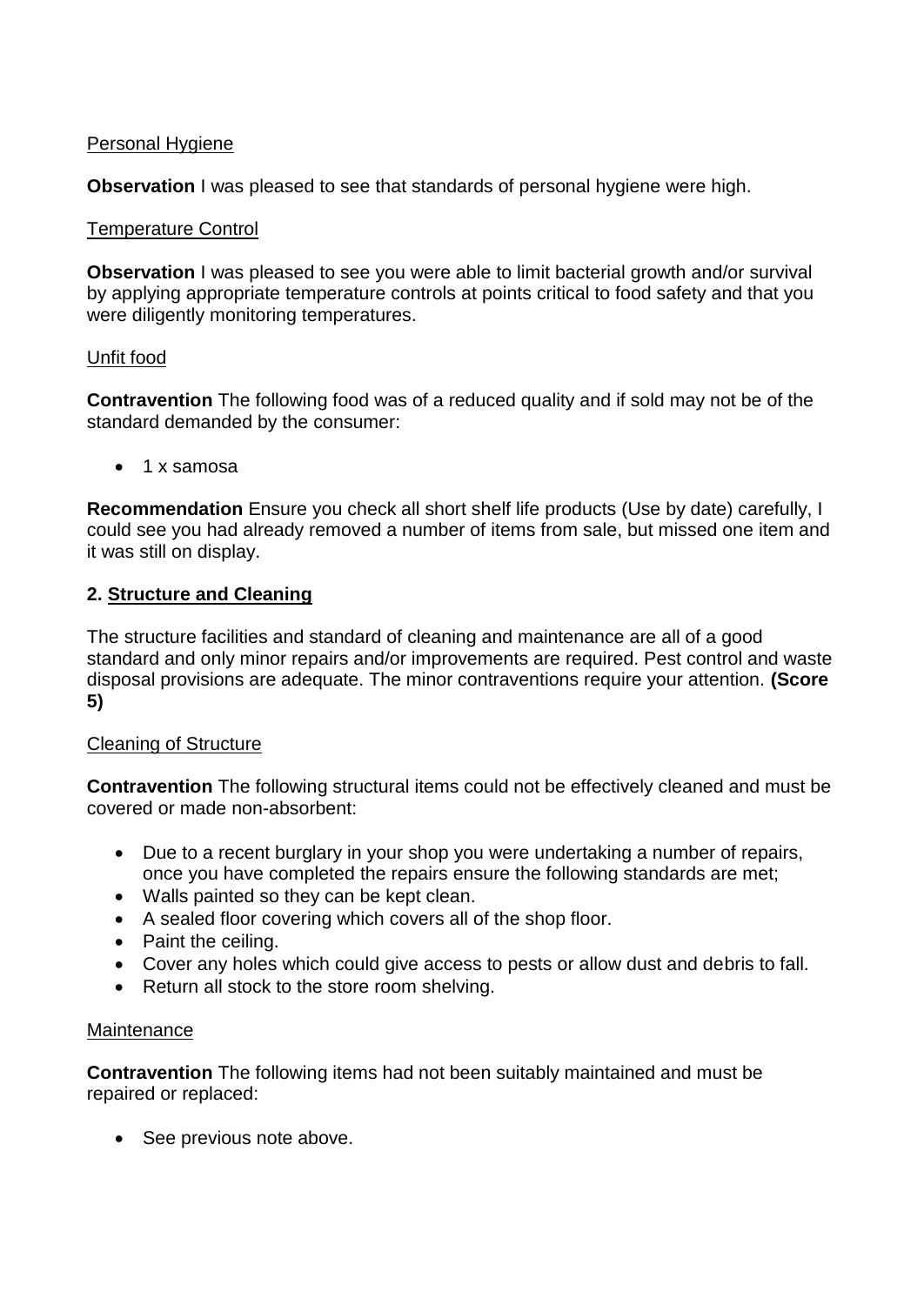### **3. Confidence in Management**

There are generally satisfactory food safety controls in place although there is evidence of some non-compliance with the law. All the significant food hazards are understood and controls are in place. You are progressing towards a written food safety management system. You have a satisfactory track record. The contraventions require your attention; although not critical to food safety they may become so if not addressed. **(Score 10)**

#### Type of Food Safety Management System Required

**Contravention** You currently do not have a food safety management system or what you have in place is not suitable given the food risks associated with your business. Although your business is low risk you still require a minimum amount of documentation. This might include your hygiene rules, pest control reports, a staff illness and exclusion policy, a cleaning schedule, date coding, temperature checks of display chillers, and hand over diary etc.

**Information** You can download a Safer Food Better Business pack and refill diary pages from the FSA website: www.food.gov.uk/business-industry/caterers/sfbb

**Information** If you want to keep everything on your computer or tablet an electronic version of the Safer Food Better Business pack is also available on the FSA website www.food.gov.uk/business-industry/caterers/sfbb However, do make sure staff have access to it at all times when working.

**Information** The absence of any documentation has resulted in a poor score for confidence in management and this, in turn, has had an adverse effect on your Food Hygiene Rating.

**Information** As a matter of urgency contact the Duty officer on 01603 212747 to arrange a time when you can bring your Food safety management documents to our offices.

**Information** I was pleased to see you were maintaining fridge and freezer temperature records.

**Information** You were also able to provide traceability of foods for sale.

#### Food Hazard Identification and Control

**Contravention** Your Food safety management (FSM) system is not adequate in its scope and/or is not sufficiently detailed. Ensure your FSM system is regularly reviewed, covers all of your food handling operations and that the controls in place at points critical to food safety are fully documented, monitored and verifiable.

#### Allergens

**Observation** Only a very limited number of open fresh foods in-stock;

**Observation** 3 types of vegetable. (No labelling)